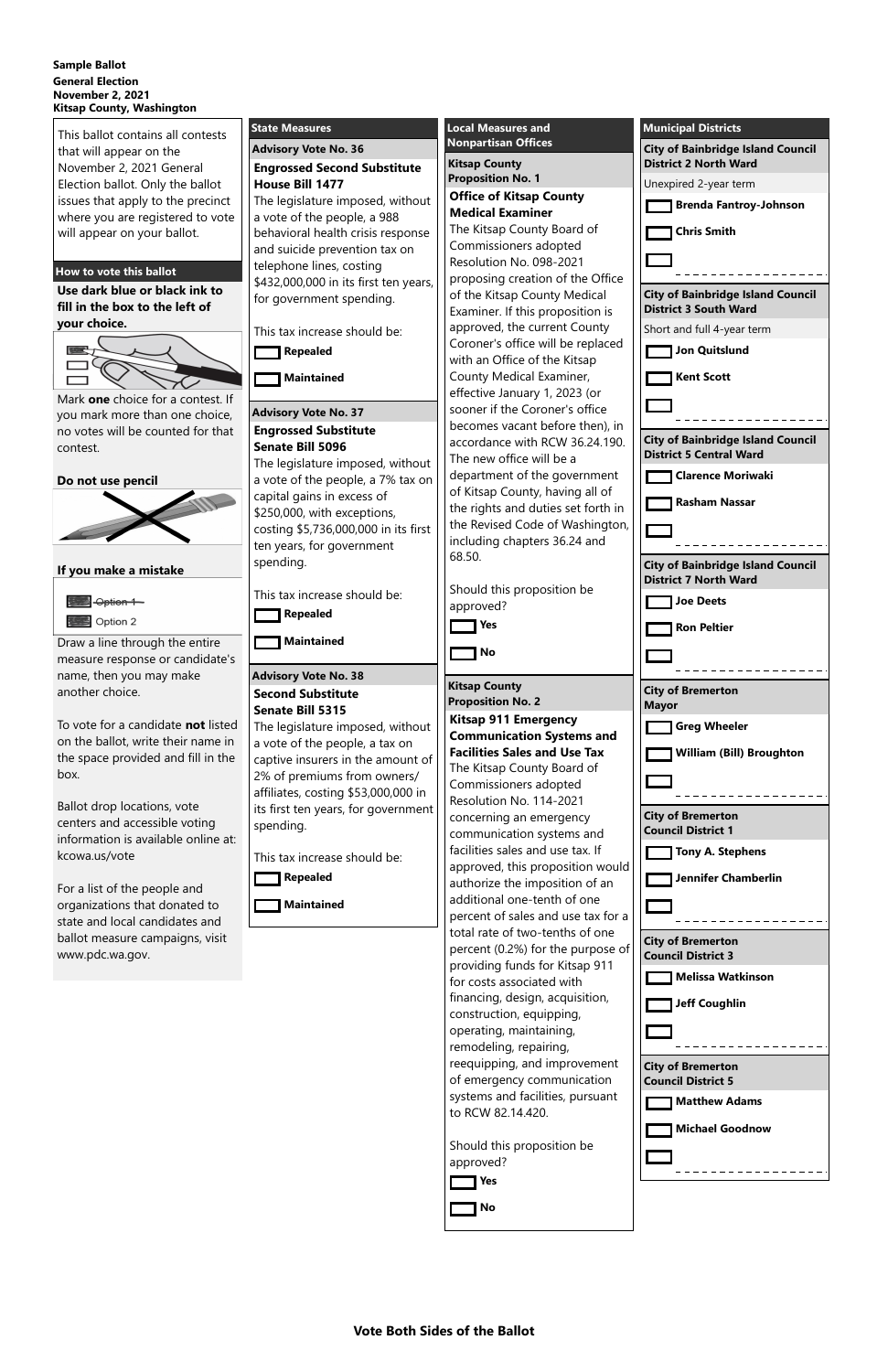**Vote Both Sides of the Ballot**

## **Sample Ballot**

# **General Election**

**November 2, 2021 Kitsap County, Washington**

| <b>City of Bremerton</b><br><b>Council District 6</b>    | <b>City of Poulsbo</b><br><b>Council Position 6</b>        | <b>Central Kitsap School District</b><br><b>No. 401</b> | <b>North Mason School</b><br><b>District No. 403</b>                         |
|----------------------------------------------------------|------------------------------------------------------------|---------------------------------------------------------|------------------------------------------------------------------------------|
| Unexpired 2-year term                                    | <b>David Musgrove</b>                                      | <b>Director District 5</b>                              | <b>Renewal of Educational</b>                                                |
| <b>Mike Simpson</b>                                      |                                                            | <b>Eric K. Greene</b>                                   | <b>Programs and Operations Levy</b>                                          |
|                                                          |                                                            |                                                         |                                                                              |
| <b>Anna Mockler</b>                                      | <b>City of Poulsbo</b>                                     |                                                         | The Board of Directors of North<br>Mason School District adopted             |
|                                                          | <b>Council Position 7</b>                                  | <b>South Kitsap School District</b>                     | Resolution No. #14-G-21,                                                     |
|                                                          | <b>Gary McVey</b>                                          | <b>No. 402</b><br><b>Director District 3</b>            | concerning a proposition for a                                               |
| <b>City of Bremerton</b><br><b>Council District 7</b>    |                                                            | <b>Brian Pickard</b>                                    | renewal levy for education<br>funding. This proposition                      |
| <b>Eric Younger</b>                                      |                                                            |                                                         | authorizes the District to levy the                                          |
| <b>Art Pettigrue</b>                                     | <b>School Districts</b>                                    | Anna Schroeder                                          | following excess taxes to renew                                              |
|                                                          | <b>Bremerton School District</b>                           |                                                         | an expired levy, on all taxable<br>property within the District, to          |
|                                                          | <b>No. 100-C</b><br><b>Director Position 4</b>             |                                                         | maintain the District's                                                      |
| <b>City of Bremerton</b>                                 | <b>Alyson Rotter</b>                                       | <b>South Kitsap School District</b><br><b>No. 402</b>   | educational programs and                                                     |
| <b>Municipal Court Judge</b>                             |                                                            | <b>Director District 4</b>                              | operations, which are not funded                                             |
| Thomas (Tom) E. Weaver                                   |                                                            | Jeffrey (Jefé) Wilson                                   | or fully funded by the State:                                                |
|                                                          | <b>Bremerton School District</b>                           | <b>Gregg Anderson</b>                                   | Estimated                                                                    |
| <b>Tracy Flood</b>                                       | <b>No. 100-C</b>                                           |                                                         | Collection<br>Levy<br>Levy Rate/\$1,000<br>Year<br>Amount<br>Assessed Value* |
|                                                          | <b>Director Position 5</b>                                 |                                                         | \$3,831,125<br>2022<br>\$1.32                                                |
|                                                          | <b>Kevin M. Keys</b>                                       | <b>North Mason School District</b>                      | \$1.32<br>\$3,831,125<br>2023<br>\$3,831,125<br>2024<br>\$1.32               |
| <b>City of Port Orchard</b><br><b>Council Position 2</b> | <b>Carolynn Perkins</b>                                    | <b>No. 403</b>                                          | \$3,831,125<br>2025<br>\$1.32                                                |
| <b>Jay Rosapepe</b>                                      |                                                            | <b>Director District No. 2</b>                          | *to be adjusted for changes in                                               |
|                                                          |                                                            | Leanna K. Krotzer                                       | assessed value                                                               |
| <b>Randy Jones</b>                                       | <b>Bainbridge Island School District</b>                   |                                                         |                                                                              |
|                                                          | No. 303                                                    |                                                         | Should this proposition be                                                   |
|                                                          | <b>Director District 2</b>                                 | North Mason School District                             | approved?<br>LevyYes                                                         |
| <b>City of Port Orchard</b><br><b>Council Position 3</b> | <b>Robert Cromwell</b>                                     | <b>No. 403</b><br><b>Director District No. 5</b>        |                                                                              |
| <b>Heidi Fenton</b>                                      |                                                            | <b>Michael Curtin</b>                                   | LevyNo                                                                       |
|                                                          |                                                            |                                                         | <b>Fire Districts</b>                                                        |
| <b>Scott Diener</b>                                      | <b>Bainbridge Island School District</b><br><b>No. 303</b> | <b>Arla Shephard Bull</b>                               | <b>Bainbridge Island</b>                                                     |
|                                                          | <b>Director District 5</b>                                 |                                                         | <b>Fire Department</b>                                                       |
|                                                          | <b>Mark D. Emerson</b>                                     |                                                         | <b>Commissioner Position 1</b>                                               |
| <b>City of Port Orchard</b><br><b>Council Position 6</b> |                                                            |                                                         | <b>Scott Isenman</b>                                                         |
| Kaylan O'Connor                                          |                                                            |                                                         |                                                                              |
|                                                          | <b>North Kitsap School</b>                                 |                                                         |                                                                              |
| <b>Fred Chang</b>                                        | <b>District No. 400</b><br><b>Director District 1</b>      |                                                         | <b>Bainbridge Island</b>                                                     |
|                                                          |                                                            |                                                         | <b>Fire Department</b><br><b>Commissioner Position 3</b>                     |
|                                                          | <b>Richard (Rick) Eckert</b>                               |                                                         | Unexpired 2-year term                                                        |
| <b>City of Port Orchard</b><br><b>Council At-Large</b>   | <b>Michael Duchemin</b>                                    |                                                         | <b>Andrea Chymiy</b>                                                         |
| <b>Mark Trenary</b>                                      |                                                            |                                                         | <b>Robert S. Peterson</b>                                                    |
|                                                          |                                                            |                                                         |                                                                              |
| <b>Shaun Williams</b>                                    | <b>North Kitsap School</b><br><b>District No. 400</b>      |                                                         |                                                                              |
|                                                          | <b>Director District 3</b>                                 |                                                         | <b>Bainbridge Island</b>                                                     |
|                                                          | <b>Breane Martinez</b>                                     |                                                         | <b>Fire Department</b>                                                       |
| <b>City of Poulsbo</b><br><b>Mayor</b>                   |                                                            |                                                         | <b>Commissioner Position 5</b>                                               |
| <b>Becky Erickson</b>                                    |                                                            |                                                         | <b>David Dunn</b>                                                            |
|                                                          | <b>Central Kitsap School District</b>                      |                                                         | <b>Tim Carey</b>                                                             |
|                                                          | <b>No. 401</b>                                             |                                                         |                                                                              |
| <b>City of Poulsbo</b>                                   | <b>Director District 1</b>                                 |                                                         |                                                                              |
| <b>Council Position 5</b>                                | <b>Sherese D. Hegwood</b>                                  |                                                         | <b>Central Kitsap Fire and Rescue</b>                                        |
| <b>Ed Stern</b>                                          | <b>Denise Tracy</b>                                        |                                                         | <b>Commissioner Position 1</b>                                               |
|                                                          |                                                            |                                                         | <b>Jorge Nolasco</b>                                                         |
|                                                          |                                                            |                                                         | <b>Nate Andrews</b>                                                          |
|                                                          |                                                            |                                                         |                                                                              |
|                                                          |                                                            |                                                         |                                                                              |